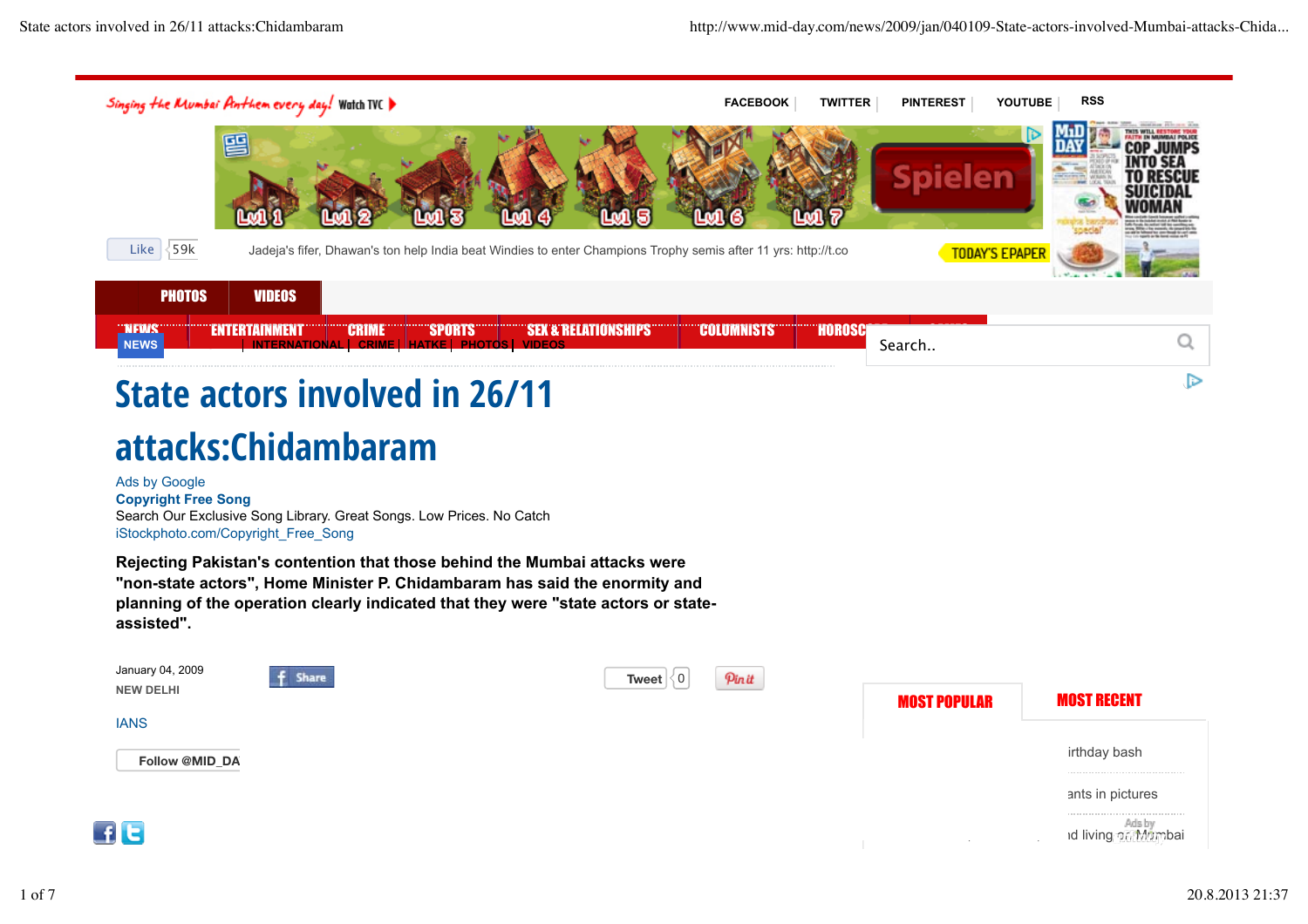**Rejecting Pakistan's contention that those behind the Mumbai attacks were "non-state actors", Home Minister P. Chidambaram has said the enormity and planning of the operation clearly indicated that they were "state actors or state-assisted".**

He also said a DNA test on the lone survivor, Ajmal Amir Kasab, with the man identified as his father can prove if he is a Pakistani national.

Speaking on NDTV's programme "Walk the Talk", Chidambaram said: "Somebody who is familiar with intelligence and who is familiar with commando operations has directed this operation. And that cannot be a non-state actor."

"In fact, I presume they are state actors or state-assisted actors unless the contrary is proved. It was too enormous a crime and required elaborate planning, communication networks, financial backing. It was a very, very sophisticated operation," added Chidambaram, in his first interview after the 26/11 attacks that left over 170 people dead, including 26 foreigners.

The home minister, who is expected to travel to the US next week with a dossier of evidence compiled by Indian investigative agencies on the people who carried out the attacks, maintained that the evidence against Pakistan was overwhelming.

"The evidence leads to the conclusion that the plot was hatched in Pakistan and as the operation in Mumbai was on, it was masterminded and controlled from Pakistan. When I say Pakistan, I mean Pakistani territory."

The minister who has been pro-active since he took over Dec 1 is expected to meet US Homeland Security Secretary Michael Chertoff and possibly Secretary of State Condoleezza Rice during his visit. A meeting with members of the transition team of President-elect Barack Obama is also on the cards, said ministry sources.

While in the U.S. Chidamabaram's discussions are expected to cover a broad range including attacks.



| debut play                                   | Photos: Celebs at the premiere of Tanisha's          |                                                                          |
|----------------------------------------------|------------------------------------------------------|--------------------------------------------------------------------------|
|                                              | Photos: WAGs of B-Town celebs                        |                                                                          |
| <b>TOP VIDEOS</b><br>ķķ                      |                                                      | MORE                                                                     |
|                                              |                                                      |                                                                          |
| <b>AMEESHA</b><br>PATEL'S HOT<br>PHOTO SHOOT | <b>TEEN GIRL</b><br><b>ATTACKS</b><br>80-YR-OLD SIKH | <b>LEOPARD</b><br><b>RESCUED FROM</b><br><b>WIRE TRAP</b><br>AFTER 8 HRS |
|                                              |                                                      |                                                                          |
|                                              | TODAY'S HOROSCOPE E PLAY THE CROSSWORD               |                                                                          |
|                                              | TAKE OUR QUIZ! >> WALLPAPERS >> GAMES                |                                                                          |
| ният<br>- 11                                 | - 174 F                                              |                                                                          |
| Enter email address                          |                                                      | <b>SUBSCRIBE</b>                                                         |
|                                              |                                                      |                                                                          |
| TOP GAMES >>                                 |                                                      | THE GAME BEX COM                                                         |
|                                              |                                                      |                                                                          |

Ads by - 779 - BA

**STUNTS**